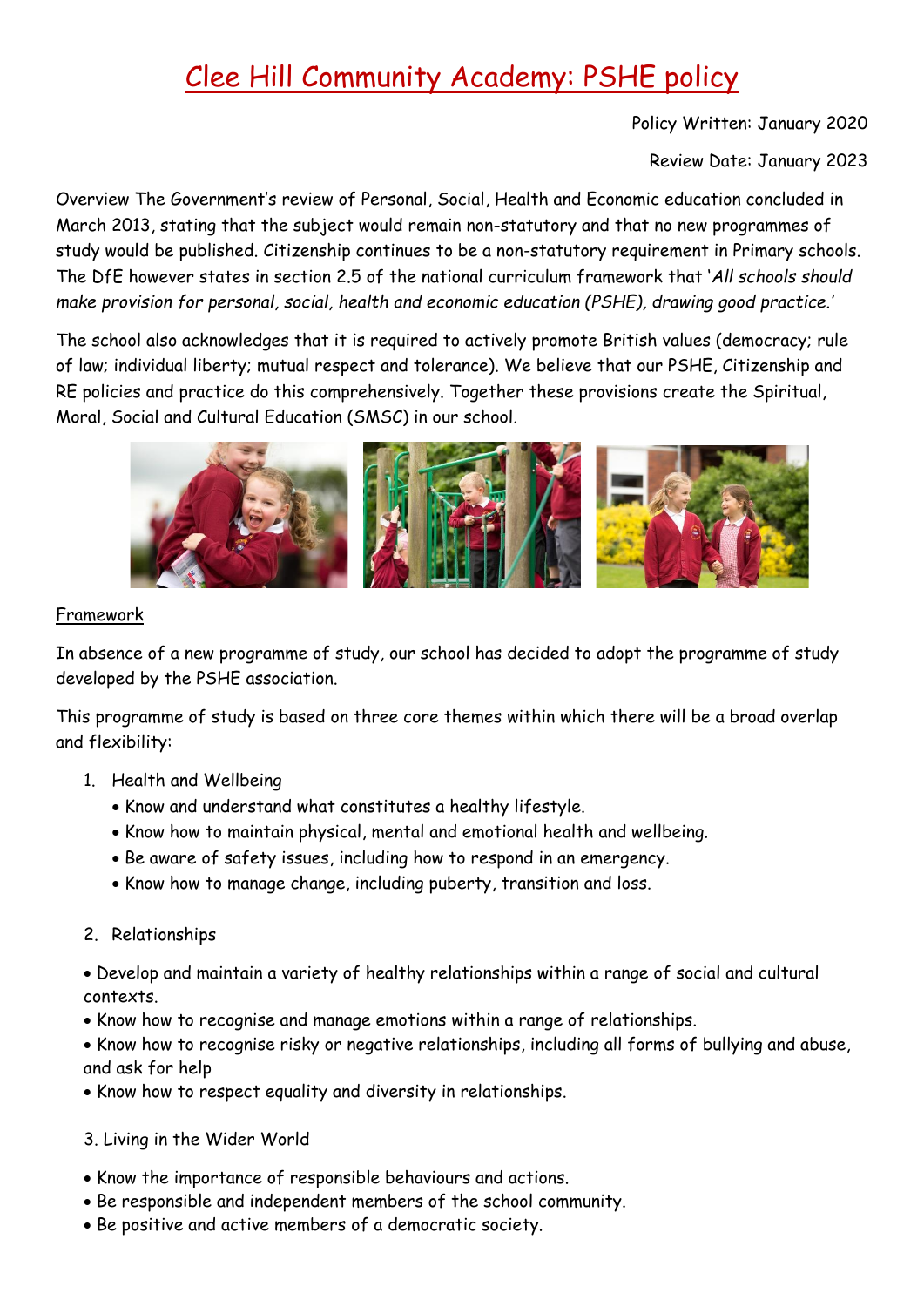- Know about the importance of respecting and protecting the environment.
- Develop self-confidence and self-esteem and make informed choices regarding personal and social issues.
- Develop good relationships with other members of the school and the wider community.
- Know about where money comes from, keeping it safe and the importance of managing it effectively.
- Have a basic understanding of enterprise.

#### Aims

Our personal, social and health education (PSHE) programme promotes children's personal, social and economic development, as well as their health and wellbeing. It helps to give children the knowledge, skills and understanding they need to lead confident, healthy, independent lives and to become informed, active, responsible citizens.

Children are encouraged to take part in a wide range of activities and experiences across and beyond the curriculum, contributing fully to the life of our school and community. They learn to recognise their own worth, work well with others and become increasingly responsible for their own learning. They reflect on their experiences and understand how they are developing personally and socially, tackling many of the spiritual, moral, social and cultural issues that are part of growing up. It gives children an understanding of the rights and responsibilities that are part of being a good citizen and introduces them to some of the principles of prudent financial planning and understanding.



Clee Hill Rota Kids receiving their Awards from the Mayor

They learn to understand and respect our common humanity, diversity and differences so that they can go on to form the effective, fulfilling relationships that are an essential part of lifelong learning. The programme of study will continue to be an integral part of the school curriculum and have a whole-school approach so as to help them develop the qualities and attributes they need to thrive as individuals, family members and members of society.

PSHE aims to:

- build pupils confidence, resilience and self-esteem
- identify and manage risk
- make informed choices and understand what influences their decisions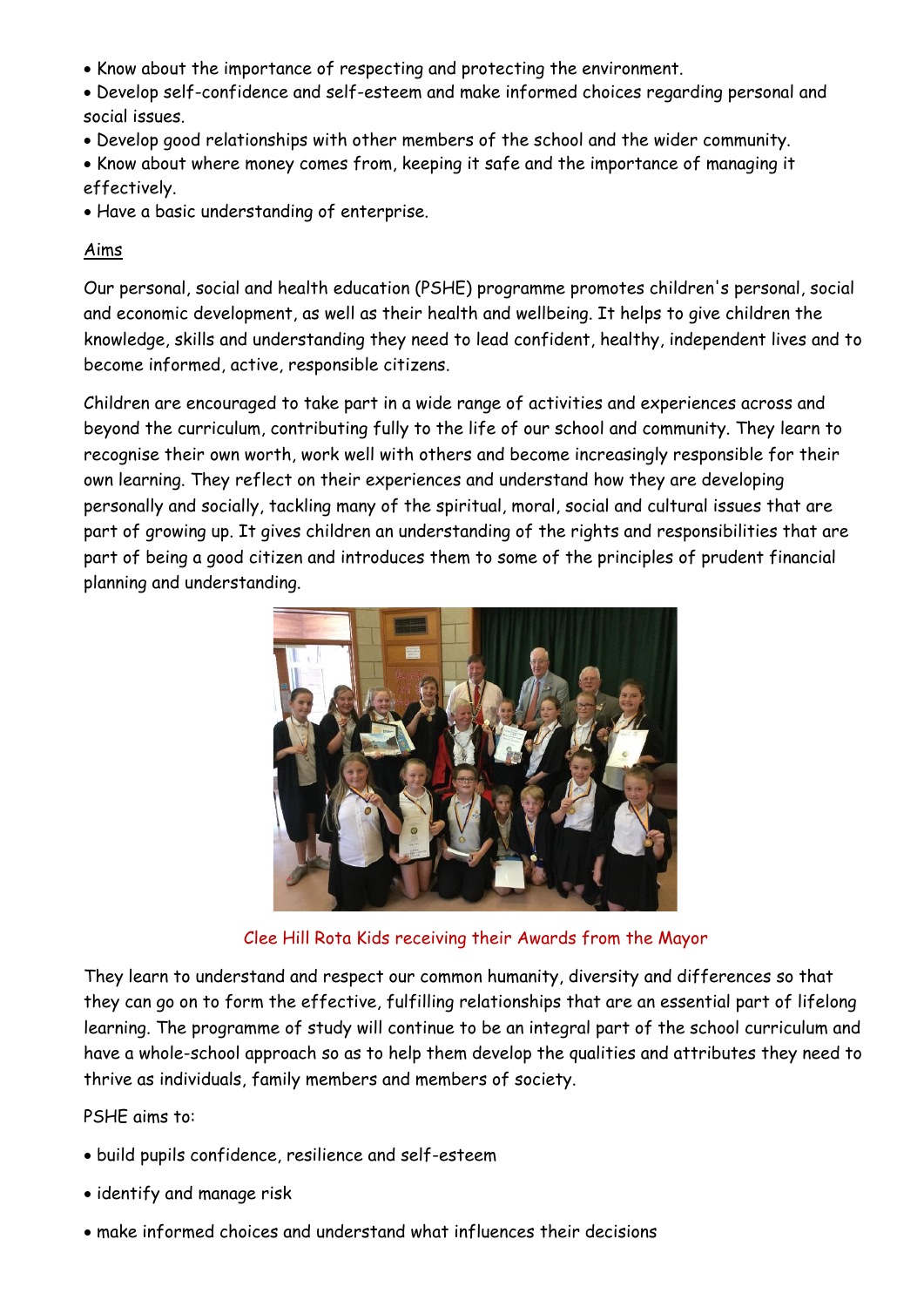- recognise, accept and shape their identities
- understand and accommodate difference and change
- manage emotions and communicate constructively
- develop essential skills for future employability

• better enjoy and manage their lives explore, clarify and if necessary challenge, their own and others' values, attitudes and beliefs, rights and responsibilities

• provide the skills and strategies they need in order to live healthy, safe, fulfilling, responsible and balanced lives.

The programme is woven in across the curriculum (Science, RE, ICT, PE etc). It also benefits from specific timetabled time (often through circle time activities) or untimetabled pro-active sessions that deal with 'real time' issues there and then.

PSHE and Citizenship is delivered within a whole school approach which includes:

- Dedicated curriculum time/ circle time
- Pro-active sessions that build learning on current issues
- Teaching PSHE and Citizenship through and in other subjects/curriculum areas
- Specialised assemblies
- PSHE and Citizenship activities and school events
- Pastoral care and guidance
- Visiting speakers Strategies

Active engagement in learning, rather than passively receiving information, is most effective in teaching PSHE education. Pupils need opportunities to clarify their values and beliefs and rehearse and develop enquiry and interpersonal skills. PSHE education needs to 'start from where pupils are'. It is likely that pupils will bring prior understanding, almost understanding, misunderstanding, or gaps in understanding to any issue explored through PSHE education. Often this prior learning is more complex than we might assume.

Where possible, any new topic in PSHE education should start by enabling pupils to share this prior knowledge with us. It is important that pupils are helped to make connections between the learning they receive in PSHE education and their current and future 'real life' experiences. The skill of critical reflection is therefore at the heart of assessment for learning in PSHE education.

Where possible children's questions will be answered honestly and openly with consideration of their prior learning or readiness. Children should feel able to ask any questions that they wish and that their questions are valued. If necessary, teachers should feel able to ask the child to wait for an answer to give them time to consult with the school's leadership team. (For instance: 'That is a really interesting question and I need a little time to think because I want to give you a really good answer.') Teachers answer questions on behalf of the school and should feel able to work with colleagues to construct an appropriate answer.